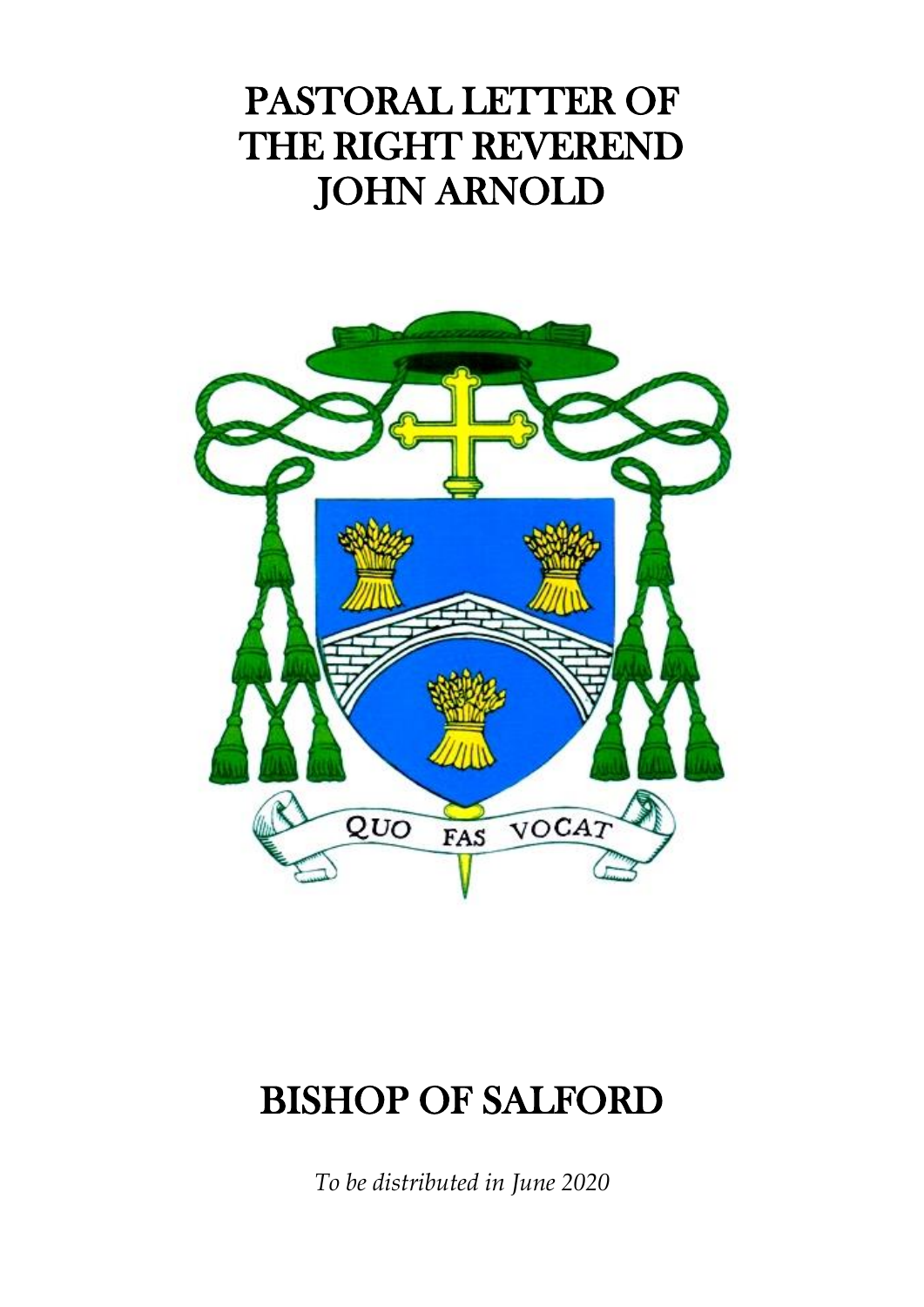My dear brothers and sisters,

I want to write to you and assure you that my thoughts and prayers are with you all, at this time.

There are many resources available on the Diocesan website and being circulated among parish communities, by Catholic organisations and among small groups. It has been very encouraging to see so many positive and practical initiatives during these difficult times – not least in the live-streaming of Masses, liturgies, and devotions. My thanks and sincere appreciation to all who have been so imaginative in minimising the impact of physical isolation and allowing people to feel included and a part of community in so many different ways. This includes the contact by phone and other initiatives for those who do not have access to the internet and live streaming.

All churches were closed in March by government directive out of concern for the safety and well-being of people. Public gatherings were banned as an attempt to limit the danger of contagion. And safety must continue to be our priority as we move towards the re-opening of churches. Even when churches are allowed to re-open on Monday 15th June, not all churches will be able to re-open at once. It is intended that several named churches, spread around the Diocese, will be ready to open for private prayer, and are currently being prepared. Other churches will follow as quickly as it can be assured that they are able to fulfil the conditions for cleanliness, and social distancing. All parishes will be assisted in these preparations. It is likely to be several more weeks before we will be able to celebrate Mass publicly and, even when that is possible, social distancing will limit the numbers of people able to attend – even in our largest church buildings. We must all be patient. We are under no obligation to attend Mass during this time, and making spiritual communion is a powerful way to welcome Christ into our lives at home.

During this time, we have every reason to be grateful to all who have been working on the frontline, in hospitals, care homes, in the community and emergency services and all those ensuring vital supplies. Many of them are our own parishioners. It is real faith in action.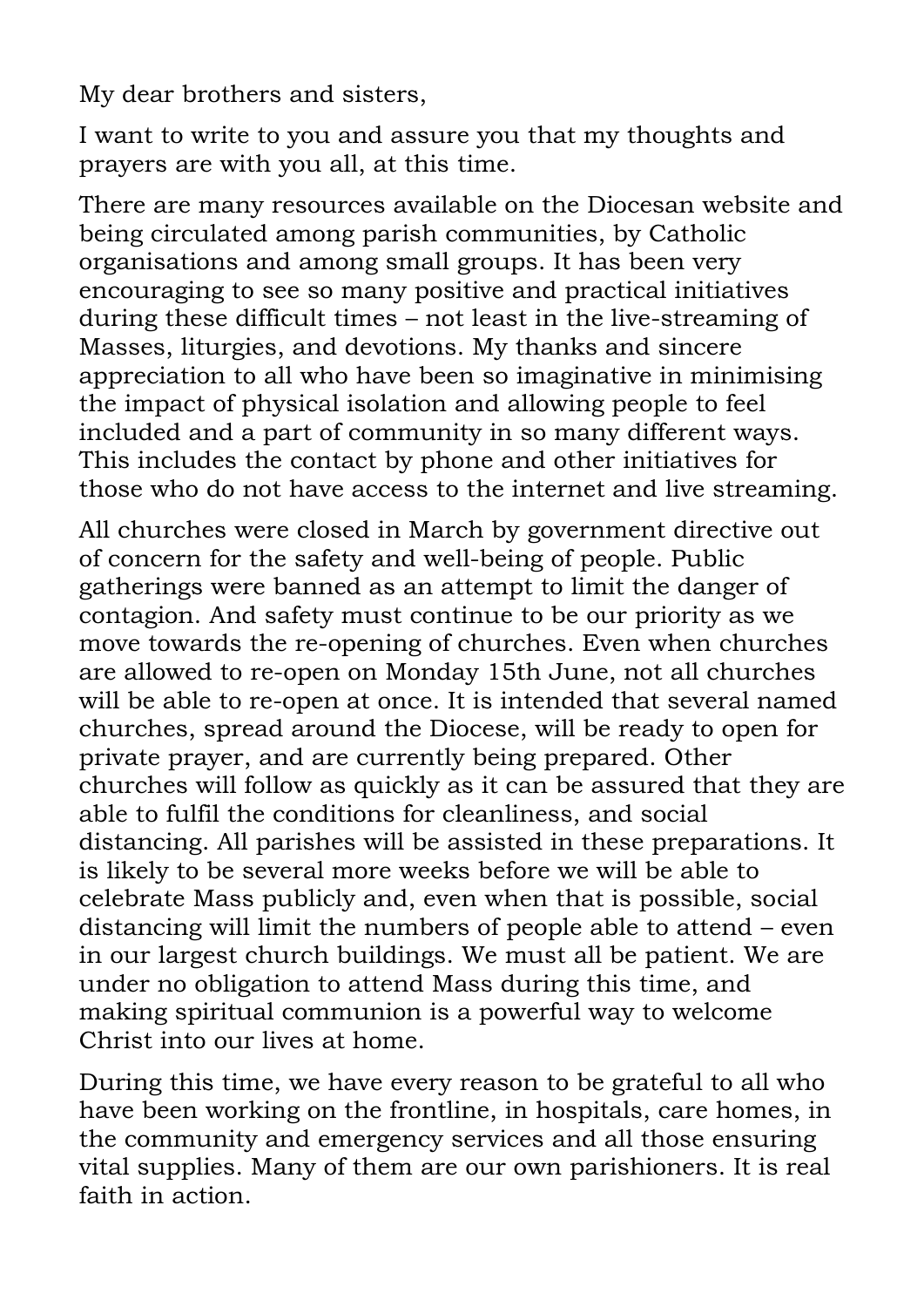It is important that we continue to remember those who have died and those who have lost loved ones during this time. It must be particularly difficult to have the funeral of a loved one under present circumstances. In addition to any individual Requiem Mass or Memorial Service for those who have died during this period, it will be important that each parish has some form of special Memorial Services to which all the bereaved are invited as an opportunity to support each other in faith.

The limitations on our personal freedom should not restrict, in any way, our lived practice of our Faith. On the contrary, we are being called to re-visit and develop our private prayer, our understanding that – wherever we are – we are the Church, members of the Body of Christ. We are invited to build that sense of "Church at home", renewing the reality stated in St John's Gospel "Remain in me as I in you" (Jn 15:7), and "He is with you. He is in you" (Jn 14:17). Christ lives in us wherever we may be. I am so impressed by the many creative ways that people have found to encourage each other in prayer. Hopefully, this will continue in our journey ahead, centred on Christ and guided in prayer.

Pope Francis is adamant that we are best able to express ourselves as Church when we can come together for the celebration of the Sacraments, to pray together and then to go out as missionary disciples, especially to the poor and the marginalised. But Pope Francis also recognises that this is not always possible but that does not restrict us from being Church and "ambassadors for Christ" (2 Cor 5:20). And during this difficult time of not having access to our churches and while we are unable to participate fully in Mass and other liturgies we can be in solidarity with those many Catholics throughout the world who, because of persecution or military conflict, are unable to receive sacraments for years on end. There are many people, in the squalor of refugee camps, who have no access to a place of prayer or sacrament. But they are very clearly Catholics to be admired for their strength of Faith.

We must now be absolutely sure to think globally and understand the impact that we have on one another throughout the world, and how we depend on others as they depend on us.